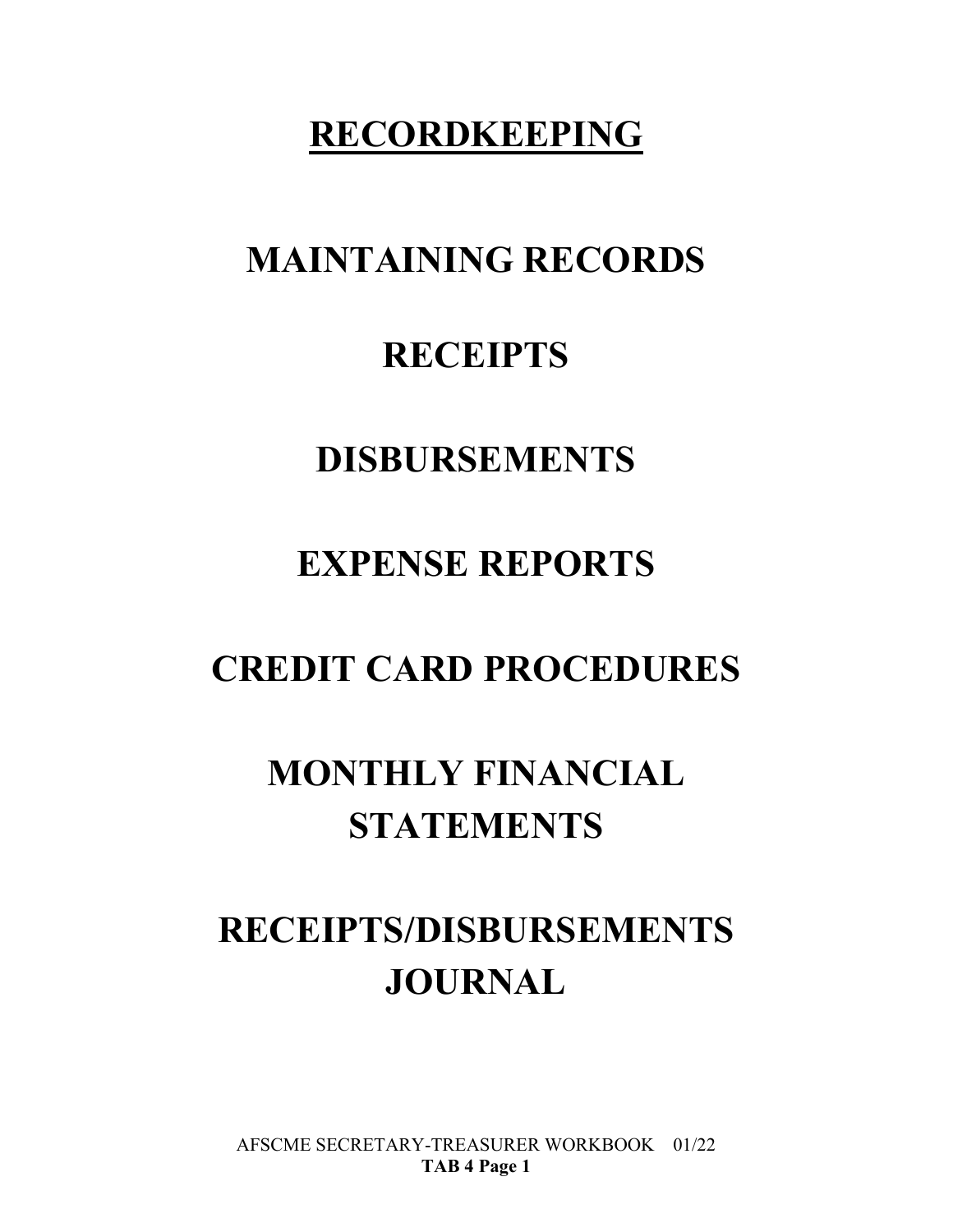AFSCME SECRETARY-TREASURER WORKBOOK 01/22 **TAB 4 Page 2**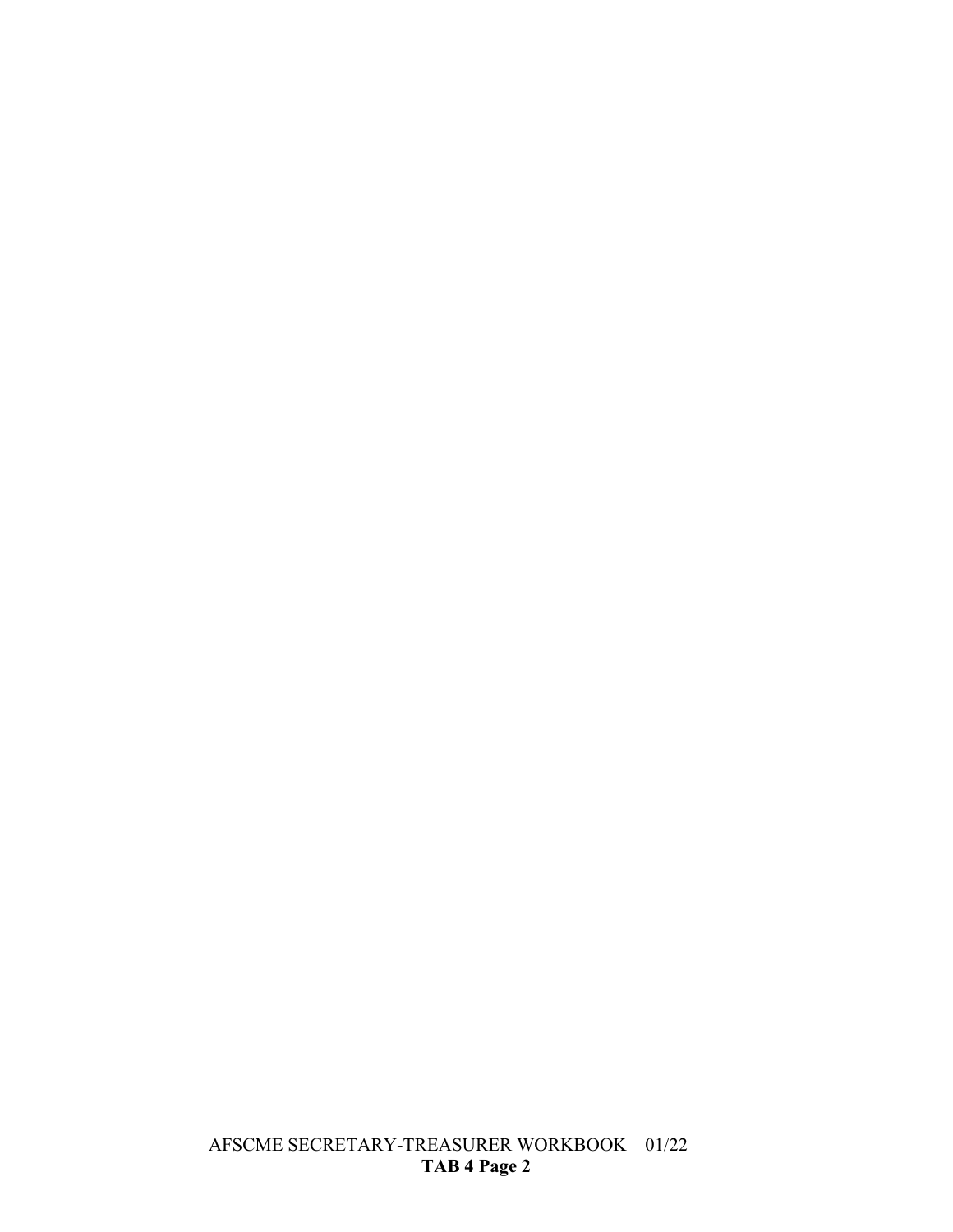#### **CONSTITUTION OF THE AMERICAN FEDERATION OF STATE, COUNTY AND MUNICIPAL EMPLOYEES, AFL-CIO**

#### **ARTICLE VI, SECTION 12**

**The International Secretary-Treasurer is authorized, with the approval of the International Executive Board, to improve the bookkeeping system of the Federation and to prescribe minimum standards for the maintenance of financial records for subordinate bodies, including financial records concerning any health and welfare, pension, insurance or other benefit programs covering members of such subordinate bodies. Whenever any such minimum standards have been adopted and approved, subordinate bodies shall be obliged to meet such standards. The International Secretary-Treasurer shall require an annual report from each subordinate body, on forms to be supplied by the International Secretary-Treasurer's office. Such report shall be in sufficient detail as to indicate whether or not the prescribed minimum standards are being met.**

#### **AFSCME FINANCIAL STANDARDS CODE**

#### **ARTICLE I, SECTIONS 1 AND 2**

**Every affiliate of the American Federation of State, County and Municipal Employees, whether chartered or not, is required to meet the standards established by and set forth in this Code, including the standards established by and set forth in the appendices to this Code. The purpose of this Code is to establish minimum standards to be met by affiliates in the handling of their funds and other assets and in the maintenance of their financial records...It is not the intent of this Code nor shall not be interpreted in such a manner that relieves an affiliate of any duty or responsibility which is placed on it by the constitution of the International Union or of the affiliate.**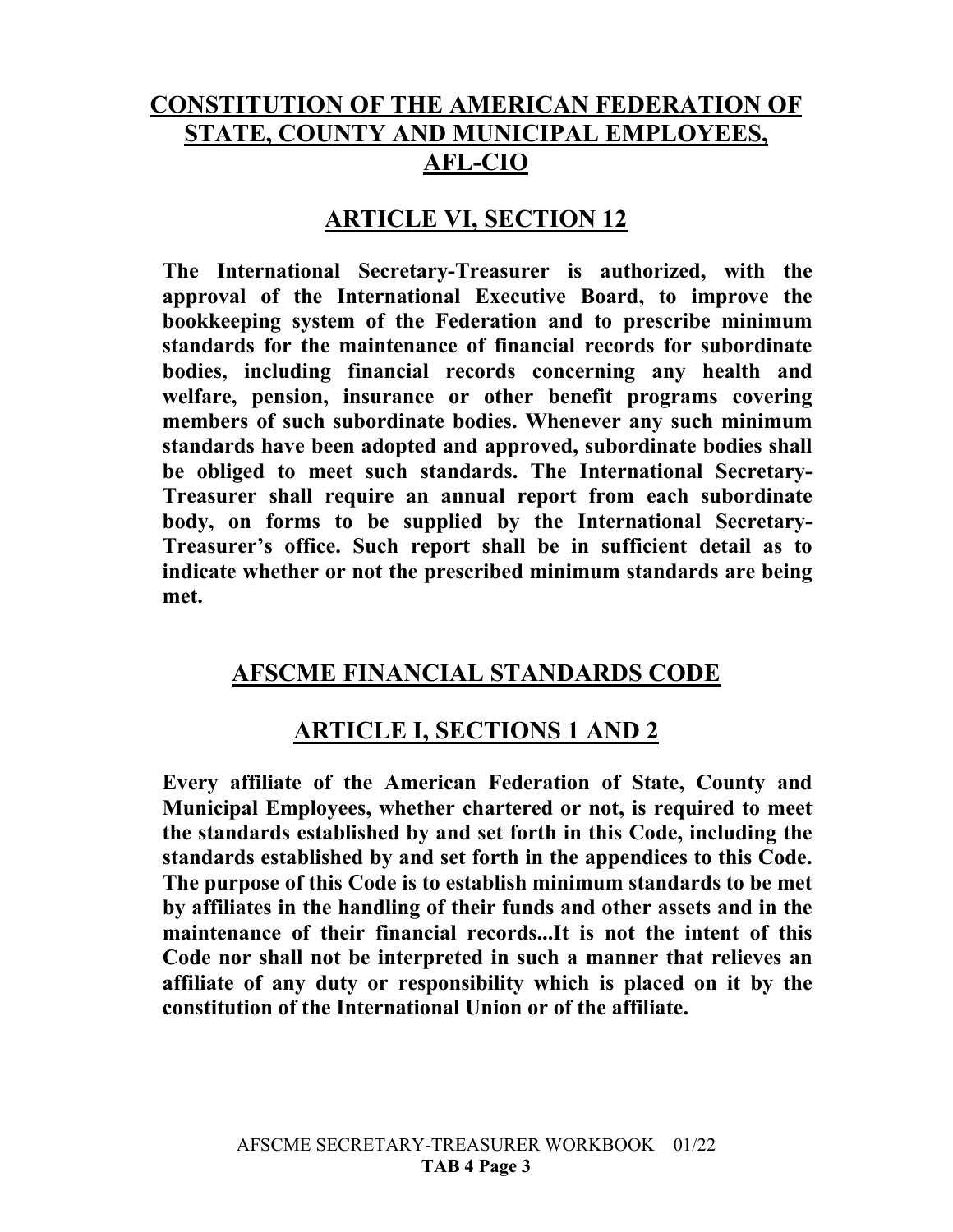### **MAINTAINING RECORDS**

**Article III, Section 1 of the Financial Standards Code states that the following records must be maintained by the Secretary-Treasurer or other financial officer:**

- **A. Computerized accounting system printouts (if applicable):**
	- **1. Balance Sheets**
	- **2. Income Statements**
	- **3. Reconciliation reports of all accounts**
	- **4. Detailed transactions by bank account**
	- **5. Detailed general ledgers**
	- **6. Detailed accounts payable vendor transaction histories**
	- **7. Detailed accounts receivable customer transaction histories**
	- **8. Payroll transaction reports**
	- **9. Any other basic system reports necessary to provide a comprehensive audit trail**

**Maintain back-up files, electronic or flash drives.**

- **B. Check Book and/or Receipts/Disbursements Journal.**
- **C. Bank receipts for all deposits.**
- **D. All documentation for receipts including remittance advice, dues deductions rosters or dues rebate transmittals.**
- **E. All bank statements and canceled checks.**
- **F. Bank reconciliations.**
- **G. All check stubs and voided checks.**
- **H. All paid bills or invoices.**
- **I. Copies of International Union/Council per capita tax reports (if applicable).**

**J. All expense reports and all detailed receipts for expenses reimbursed.**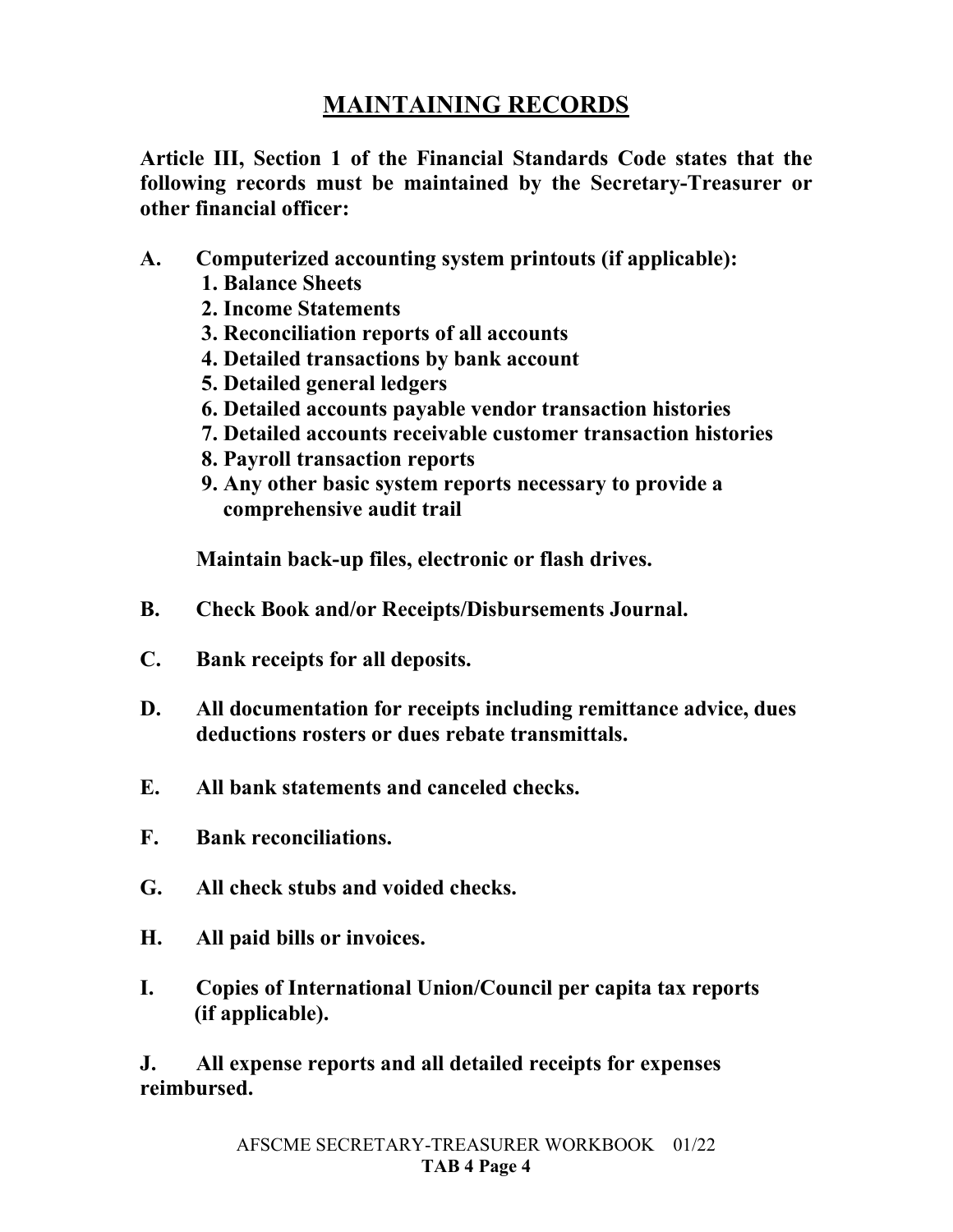- **K. All records of expenditures from any petty cash fund.**
- **L. All payroll records, including copies of IRS Form 941s, 940s and W-2s**
- **M. All financial reports prepared for the membership or Executive Board; all federal reports filed with the IRS or Department of Labor; all financial reports filed with the International Union.**
- **N. Surety Bond Certificate of Coverage.**
- **O. All mortgages, loan agreements, lease agreements and all other contracts of any nature which involve financial obligations on the part of the affiliate.**
- **P. All documents constituting evidence of ownership by the affiliate.**
- **Q. Signed and dated copies of the Local Union Annual Financial Report (LUAFR) filed with the International Union.**
- **R. Signed and dated copies of annual Surety Bond Report filed with the International Union.**
- **S. Copies of any statements or transaction advice for any investment accounts maintained for the affiliate.**
- **T. Signed and dated copies of all affiliate officer or employee collective bargaining agreements, fringe benefits policies as well as any other employee related policies.**
- **U. Back-up of all data files if using a computerized accounting system.**
- **V. Copies of the meeting minutes at which any financial decisions were made, approved or rejected.**
- **W. Correspondence from government agencies.**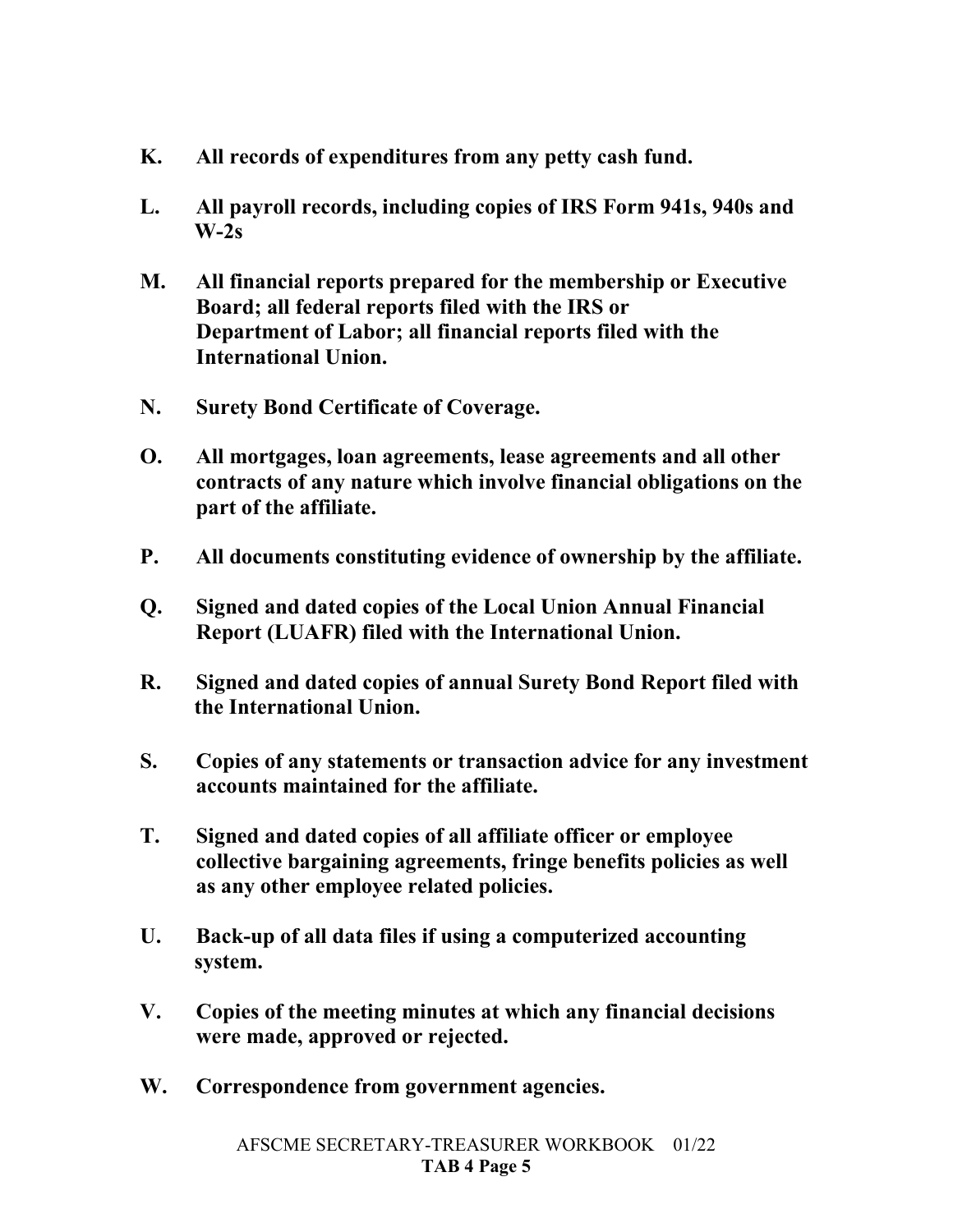### **RECEIPT PROCEDURES**

**Article IV of the Financial Standards Code provides that when receiving money, the local union treasurer should:**

- **1. Enter the amount in the check book or receipts journal, using a different page for each month's receipts. If using a computerized accounting system, it is not necessary to also maintain manual journals.**
- **2. Retain a copy of all checks received.**
- **3. Fill out a deposit slip and deposit the money into the appropriate affiliate account.**
- **4. Any check received must be deposited in full. Cash should never be withdrawn when depositing a check.**
- **5. Retain a copy of the deposit slip.**
- **6. Obtain a receipt for the deposit from the bank. Attach this to the copy of the deposit slip.**
- **7. Record the deposit on the check stub (if using a manual system).**
- **8. Record the deposit in the check book and/or receipts journal.**
- **9. Retain monthly statements received from the bank.**
- **NOTE: Dues checks received directly from employers or containing amounts payable to other affiliates and/or other entities must be deposited in a separate "Dues Trust" account.**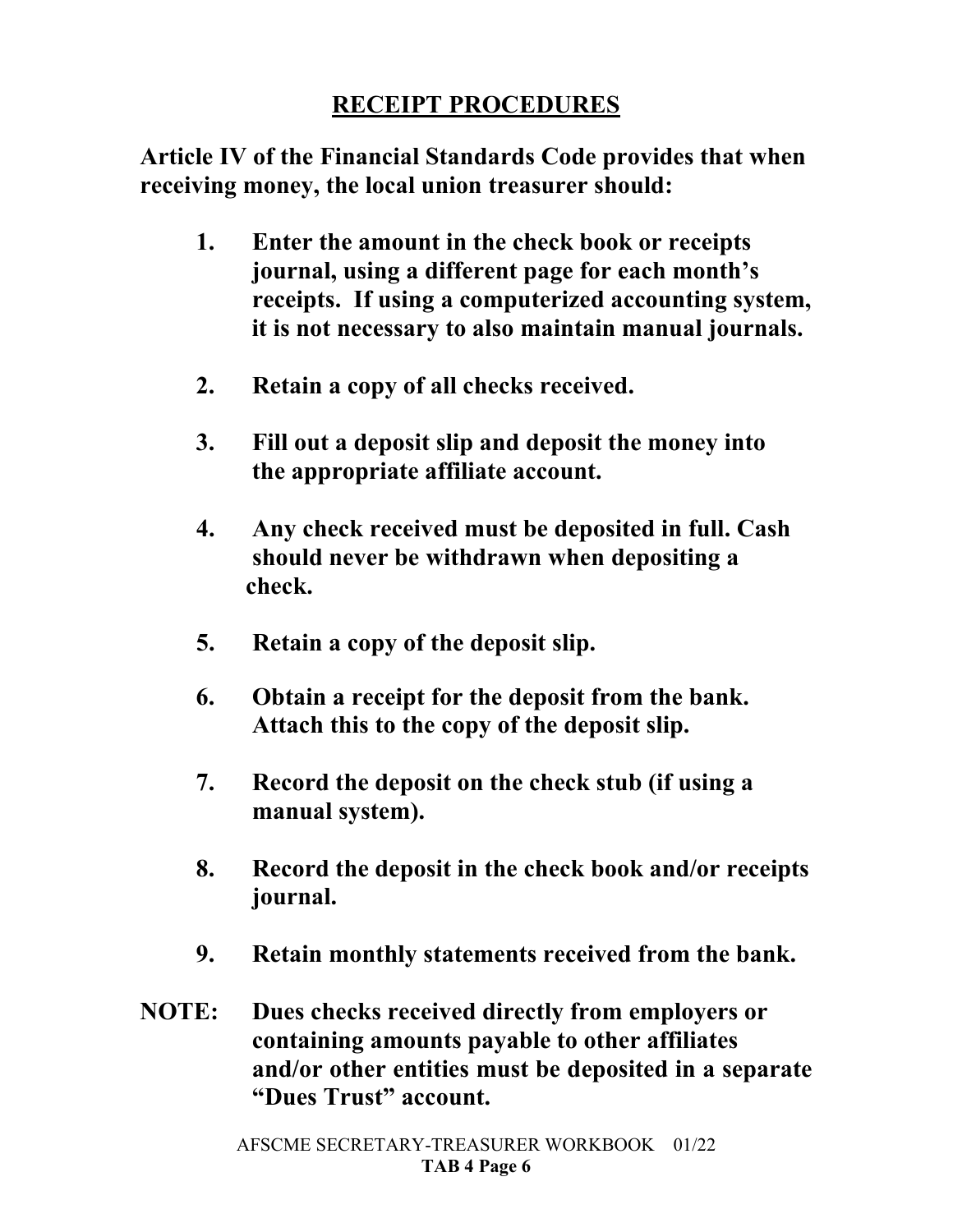AFSCME Local No.<br>Receipts Journal<br>For the Month of February YYYY **For the Month of February YYYY AFSCME Local No. \_\_\_\_\_\_\_\_ Receipts Journal**

|                        |                  | Total                                       |                      | <b>DUES RECEIVED</b> |                       |                     |                                 |                              |
|------------------------|------------------|---------------------------------------------|----------------------|----------------------|-----------------------|---------------------|---------------------------------|------------------------------|
| <b>MMDD/YY</b><br>Date | Received<br>From | Received<br>$\overline{\mathbf{E}}$<br>Amou | Month of<br>Dues for | Units                | Amount                | Interest<br>Income  | Income<br>Other                 | Explanation                  |
|                        |                  |                                             |                      |                      |                       |                     |                                 |                              |
| 02/15/yyyy             | Council 100      | 2,000.00                                    | January              | 500                  | 2,000.00              |                     |                                 | <b>January Dues Rebate</b>   |
|                        |                  |                                             |                      |                      |                       |                     |                                 |                              |
| 02/15/yyyy             | Unionville Bank  | 20.00                                       |                      |                      |                       | 20.00               |                                 | <b>January Interest</b>      |
|                        |                  |                                             |                      |                      |                       |                     |                                 |                              |
| 02/20/yyyy             | Fundraiser       | 350.00                                      |                      |                      |                       |                     | 350.00                          | <b>Convention Fundraiser</b> |
|                        |                  |                                             |                      |                      |                       |                     |                                 |                              |
| February               | Total            | <b>00.01</b><br>2,37<br>$\bullet$           |                      |                      | 2,000.00<br>$\bullet$ | 20.00<br>မာ         | 350.00<br>မာ                    |                              |
|                        |                  |                                             |                      |                      |                       |                     |                                 |                              |
| Vienuary               | Total            | 2,020.00<br>ٳ                               |                      |                      | 2,000.00<br>لم        | 20.00<br><u>မ</u> ှ | မာ                              |                              |
|                        |                  |                                             |                      |                      |                       |                     |                                 |                              |
| <u>рт</u>              | <b>Total</b>     | 4,390.00<br>မာ                              |                      |                      | 4,000.00<br>ക         | 40.00<br>$\bullet$  | 350.00<br>$\boldsymbol{\omega}$ |                              |
|                        |                  |                                             |                      |                      |                       |                     |                                 |                              |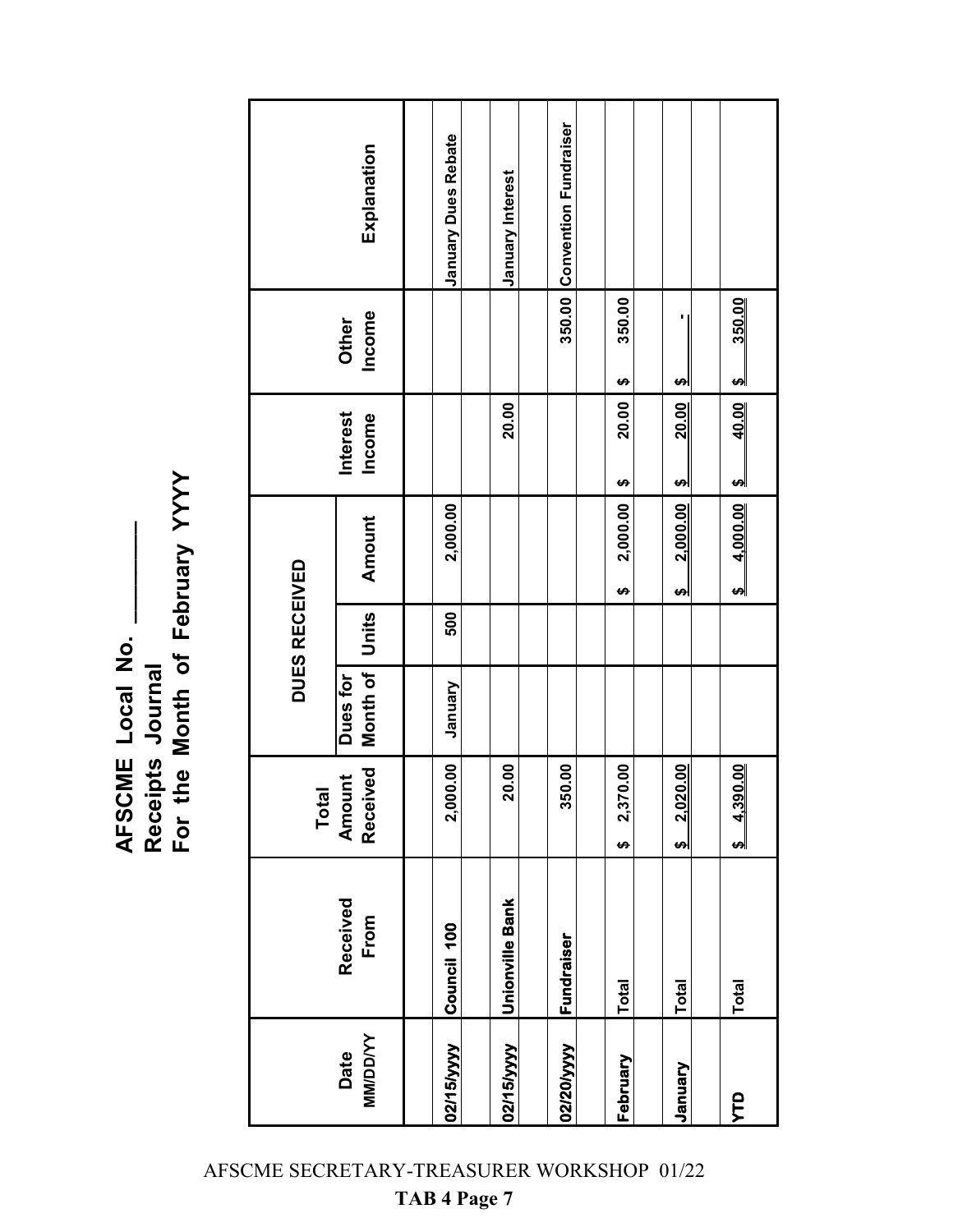#### **DISBURSEMENT AUTHORIZATION**

**Article V of the Financial Standards Code indicates the following are acceptable forms of authorization for expenditures:**

**1. Payments required by law.**

| <b>Examples: A.</b> | <b>Payroll Tax Deposits and related payments.</b><br>(FICA, Unemployment Taxes, etc.) |
|---------------------|---------------------------------------------------------------------------------------|
|                     |                                                                                       |

- **B. Possible fines and/or penalties imposed by the IRS for late filing of IRS Form 990.**
- **2. Payments required by Local, Council and/or International Constitution.**

**Examples: A. International and Council Per Capita Tax** 

- **B. Surety Bond Premiums**
- **3. Payments to meet contractual obligations, provided proper advance authorization was obtained from the membership or executive board.** 
	- **Examples: A. Lease on office, meeting hall, office equipment, etc.**
		- **B. Salaried employees under union contract**
- **4. Payments authorized by vote of the membership, Executive Board or delegate assembly approving specific items, contracts, or the affiliate's budget (See Financial Standards Code for details).**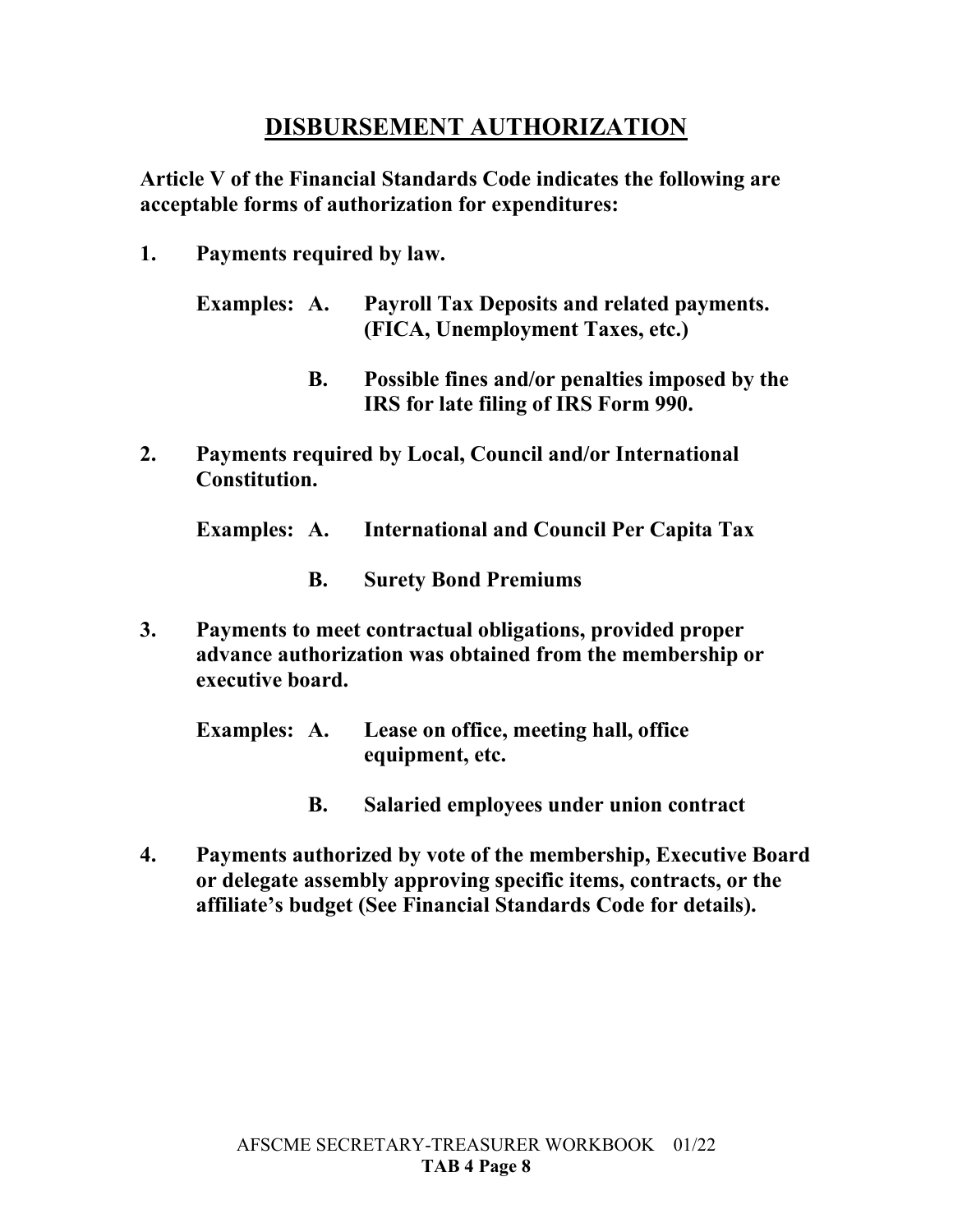#### **DISBURSEMENT AUTHORIZATION EXAMPLES**

**Minutes of the Meeting of October 1, YYYY Page 2**

**New Business**

**Jane Smith moved that \$50.00 be spent every month for rental of a conference room at ABC Hotel. The room would be utilized for Executive Board meetings. The motion was seconded and carried.**

**John Johnson moved that \$100.00 be used to purchase a two drawer file cabinet from XYZ Office Supply. The motion was seconded and carried.**

**Jane Smith moved that the local buy a photocopier and recommended four choices and finance options. After discussion, the board approved purchase of a \$6,000.00 copier. Payments will be \$800.00 per month until paid in full. This resolution approves the purchase of the copier and all subsequent monthly payments. The motion was seconded and carried.**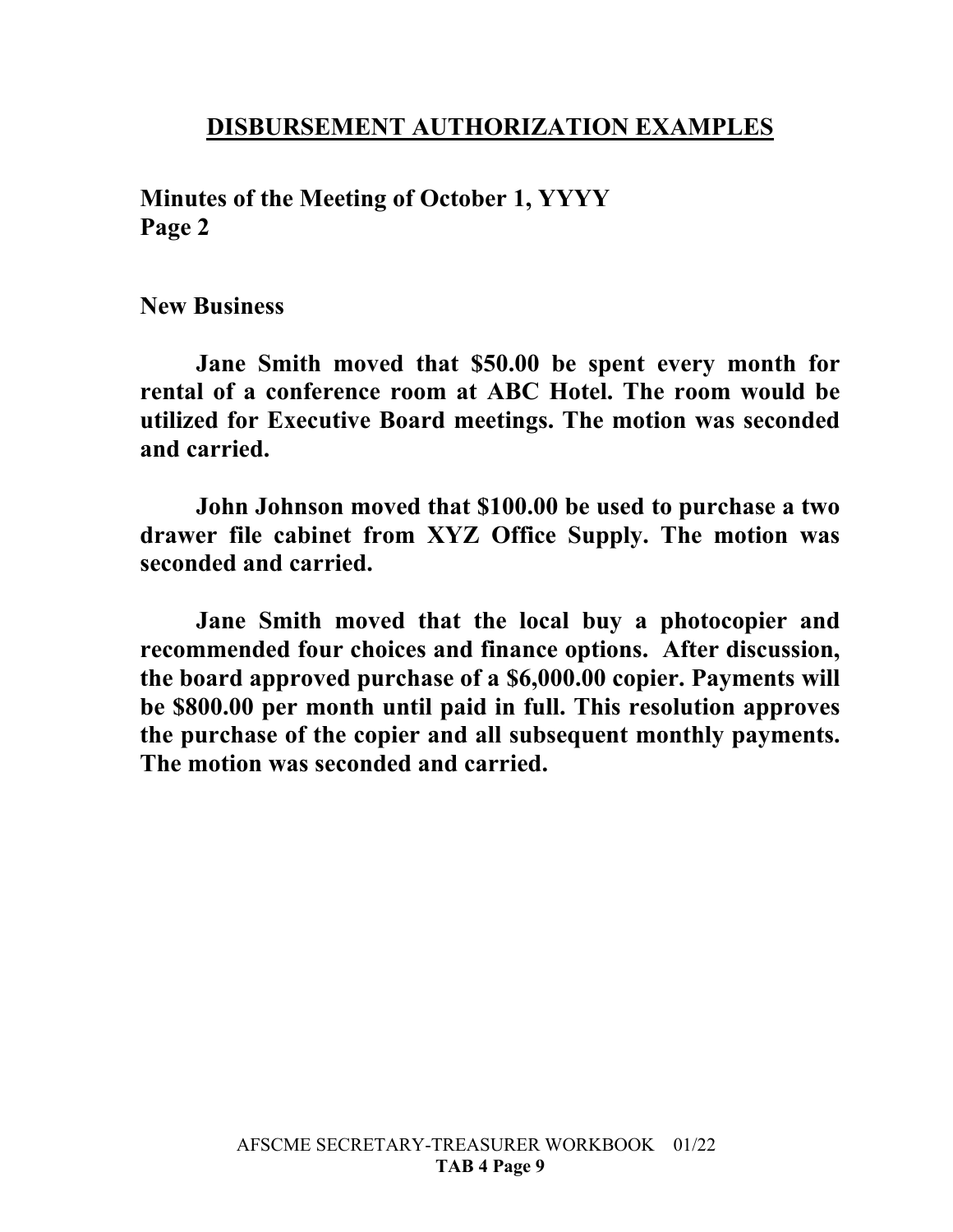#### **DISBURSEMENT PROCEDURES**

#### **Article VI of the Financial Standards Code establishes the following as the correct procedure for making disbursements:**

- **1. All payments must be made by check or electronic funds transfer.**
- **2. Checks must be signed by two authorized officers.**
- **3. Checks should NEVER be signed before the date, name of payee, and amount have been entered on the check. NO CHECK MAY BE PRE-SIGNED.**
- **4. Rubber stamps shall not be used for check-signing purposes.**
- **5. Use of a check-signing machine is permitted (for large affiliates only), provided the signature plates are adequately secured.**
- **6. At the time a check is issued, the date, amount, payee and purpose of the check must be entered on the check stub, the check register, the disbursements journal and/or computerized accounting system.**

#### **7. CHECKS MAY NEVER BE MADE OUT TO "CASH."**

- **8. The check number, date and amount of check should be written on the face of any bill, invoice or expense report paid.**
- **9. Electronic transactions must be authorized by a document signed by both officers who normally sign checks.**
- **10. Bank Debit Cards, Check Cards and/or Automated Teller Machine (ATM) Cards may not be used for expenditures or withdrawals under any circumstances.**
- **11. AFSCME strongly recommends against the use of union-owned credit cards as they circumvent the requirement that two officers sign all disbursement checks.**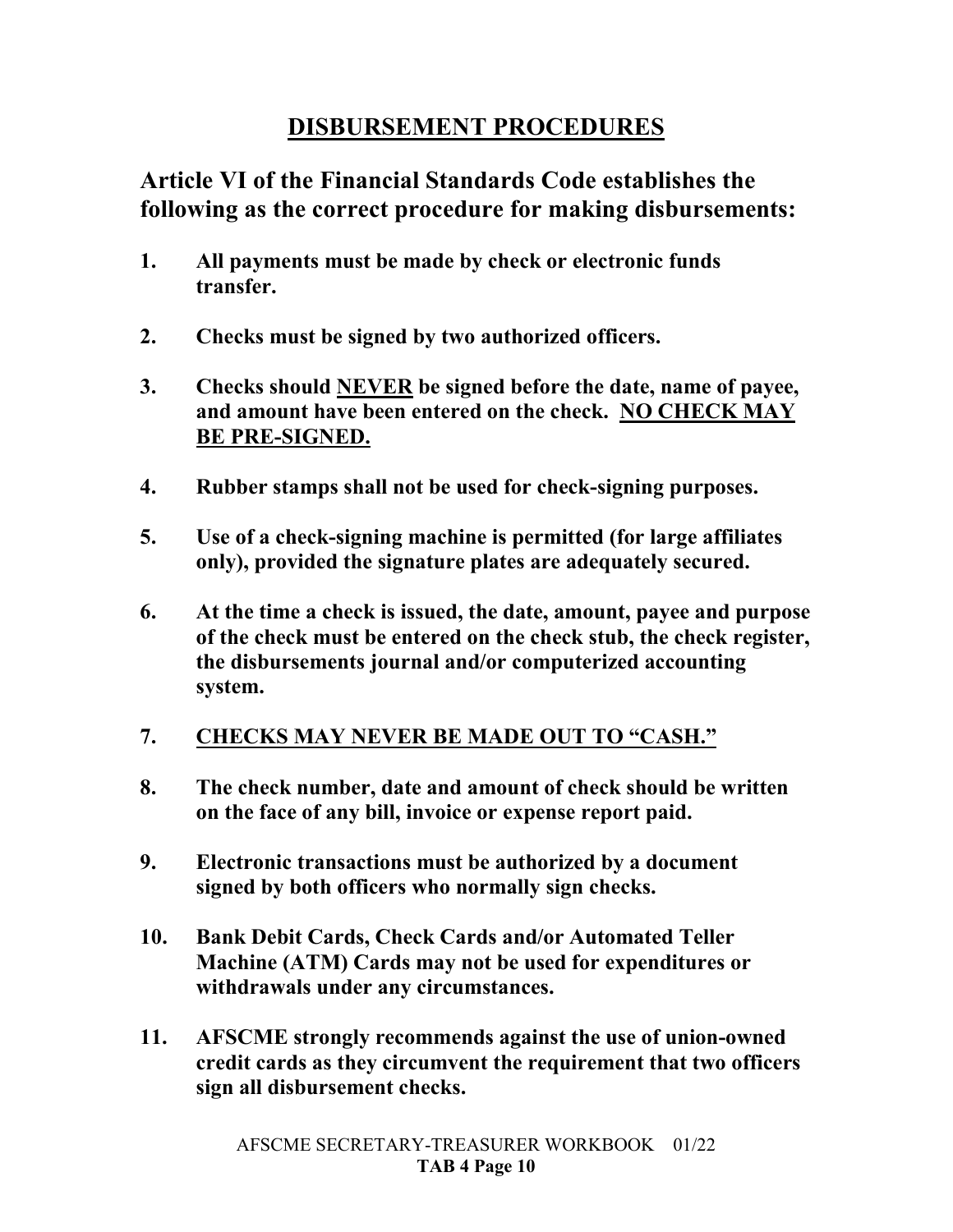AFSCME Local No.<br>Disbursements Journal<br>For the Month of February, YYYY **For the Month of February, YYYY AFSCME Local No. \_\_\_\_\_ Disbursements Journal**

|                                         | 456.00<br>ø    | 200.00<br><b>SO</b> | 235.00<br>ۯ | 577.00<br>₩ | 360.00<br>÷ | 800.00<br>÷ | 2,628.00<br>€       |            | Total                | E          |
|-----------------------------------------|----------------|---------------------|-------------|-------------|-------------|-------------|---------------------|------------|----------------------|------------|
|                                         |                |                     |             |             |             |             |                     |            |                      |            |
|                                         | ٠<br><b>SO</b> | <b>SO</b>           | ٠<br>Ø)     | 109.00<br>₩ | 180.00<br>₩ | 400.00<br>₩ | 689.00<br><b>SO</b> |            | Total                | January    |
|                                         |                |                     |             |             |             |             |                     |            |                      |            |
|                                         | 456.00<br>H    | 200.00<br>Ø         | 235.00<br>₩ | 468.00<br>₩ | 180.00<br>₩ | 400.00<br>₩ | 1,939.00<br>m       |            | Total                | February   |
|                                         |                |                     |             |             |             |             |                     |            |                      |            |
| January Office Electricity              |                |                     |             |             | 100.00      |             | 100.00              | 810        | Zap Electric Co.     | 02/15/yyyy |
| Newsletter printing                     |                | 200.00              |             |             |             |             | 200.00              | 809        | Copies, Inc.         | 02/15/yyyy |
| Postage - Newsletter mailing            |                |                     | 235.00      |             |             |             | 235.00              | 808        | <b>US Postmaster</b> | 02/15/yyyy |
| 114.00 ST Workshop expenses - Rec. Sec. |                |                     |             | 117.00      |             |             | 231.00              | <b>208</b> | Dave Green           | 02/10/yyyy |
| 114.00 ST Workshop expenses - VP        |                |                     |             | 117.00      |             |             | 231.00              | 806        | Sandra Black         | 02/10/yyyy |
| ST Workshop expenses - S-T              | 114.00         |                     |             | 117.00      |             |             | 231.00              | 805        | Alice Snow           | 02/10/yyyy |
| 114.00 ST Workshop expenses - Pres.     |                |                     |             | 117.00      |             |             | 231.00              | 804        | <b>Bob Jones</b>     | 02/10/yyyy |
| Void Check                              |                |                     |             |             |             |             | $\bullet$           | 803        | <u>oiov</u>          | 02/05/yyyy |
| January Office Telephone                |                |                     |             |             | 80.00       |             | 80.00               | 802        | Union Bell           | 02/05/yyyy |
| February Office Rent                    |                |                     |             |             |             | 400.00      | 400.00              | <b>607</b> | <b>ABC Realty</b>    | 02/02/yyyy |
| Explanation                             | Per Diem       | Newsletter          | Postage     | Mileage     | Utilities   | Rent        | Amount              | Check#     | Payee                | Date       |

NOTE: Column headings will change to reflect expense categories of individual locals. **NOTE: Column headings will change to reflect expense categories of individual locals.**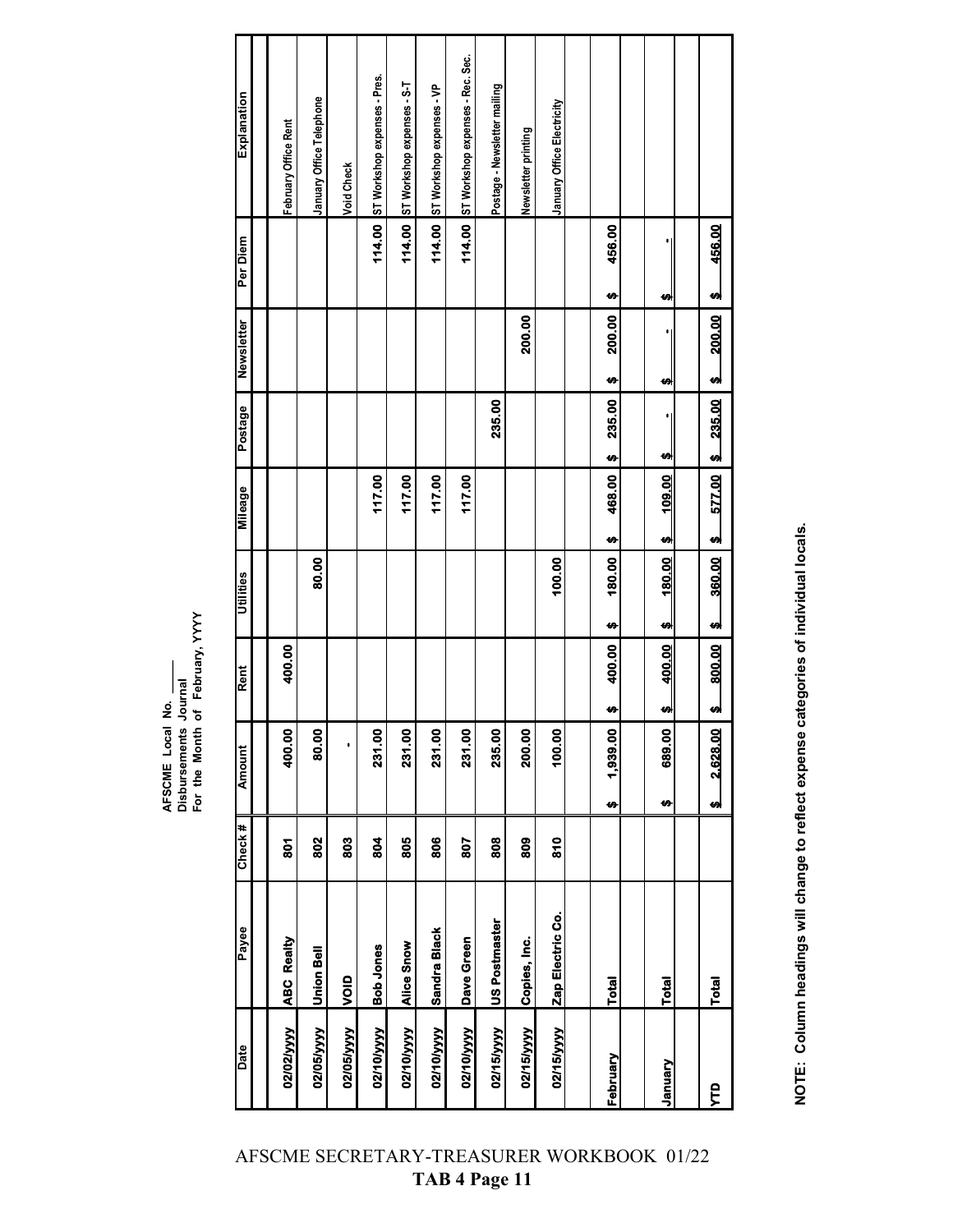#### **EXPENSE REPORT PROCEDURES**

**Article VII of the Financial Standards Code states the following:**

- **1. Expense reports are required to document all reimbursements to officers, members, and employees.**
- **2. Each item to be reimbursed must be documented to indicate the date, amount, and specific union purpose. Original receipts must be attached. All expense reports should be filed timely.**
- **3. Employee expense reports must be approved by the employee's supervisor.**
- **4. Officer expense reports must be approved by the Executive Board or designated officers selected for that purpose.**
- **5. Expense reports must account for all reimbursed expenses as well as those incurred costs that are paid directly by the affiliate.**
- **NOTE: Officer and employee reimbursement policies should clearly identify the types of union activities for which expenditures will be reimbursed and who may incur these types of costs.**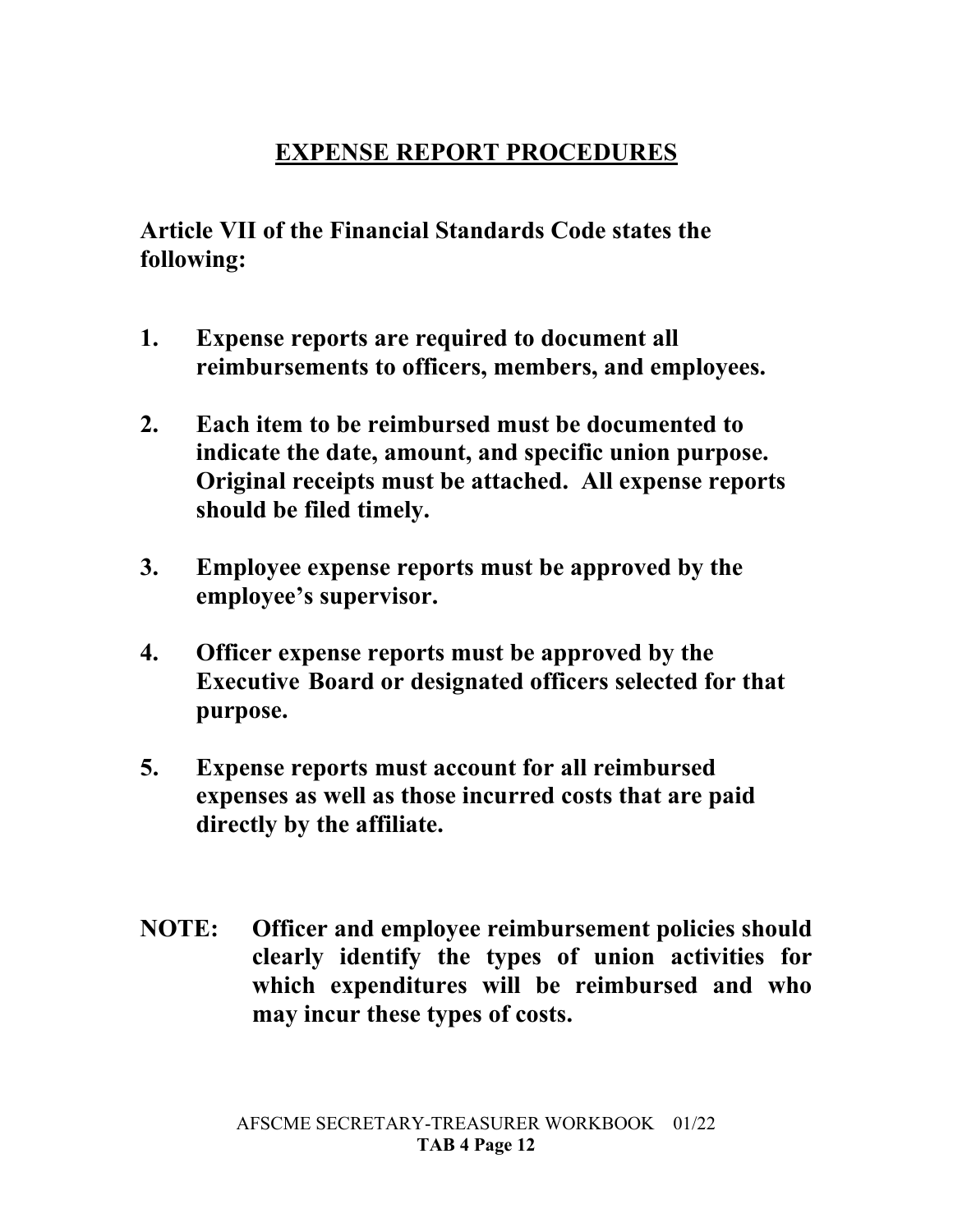AFSCME LOCAL 9876 EXPENSE REPORT SOLUTION **AFSCME LOCAL 9876 EXPENSE REPORT SOLUTION**

| Name:         | Treasurer Alice Snow                                                                               |                       |                                  | Signature:                       | Hlice Snow, I reasurer           |                           |                     |
|---------------|----------------------------------------------------------------------------------------------------|-----------------------|----------------------------------|----------------------------------|----------------------------------|---------------------------|---------------------|
| Address:      | 1234 Union Road                                                                                    |                       |                                  | Date:                            | 2/06/yyyy                        |                           |                     |
|               | Telephone No.<br>20036<br>Zip<br>123-4567<br>State<br>Washington, DC<br>Area Code<br>(202)<br>City |                       |                                  | <b>Approval:</b>                 | Executive Board                  |                           |                     |
| Date          | Place and Purpose                                                                                  |                       | <b>Mileage</b> *                 | Per Diem                         | Lodging                          | Other                     | Other               |
|               |                                                                                                    | Miles                 | Cost                             |                                  | Receipt)<br><b>Attach</b>        | Explain & Attach Receipts | <b>Amount</b>       |
| 1/23/yyy      | Travel to Uniontown for S-T Workshop                                                               | 100                   | 58.50<br>$\boldsymbol{\varphi}$  | 76.00<br>↔                       | 100.00<br>$\boldsymbol{\varphi}$ |                           |                     |
| 1/24/yyyy     | Travel home from S-T Workshop                                                                      | 100                   | 58.50<br>↔                       | 38.00                            |                                  |                           |                     |
|               |                                                                                                    |                       |                                  |                                  |                                  |                           |                     |
|               |                                                                                                    |                       |                                  |                                  |                                  |                           |                     |
|               |                                                                                                    |                       |                                  |                                  |                                  |                           |                     |
|               |                                                                                                    |                       |                                  |                                  |                                  |                           |                     |
|               |                                                                                                    |                       |                                  |                                  |                                  |                           |                     |
| <b>TOTALS</b> |                                                                                                    |                       | 117.00<br>$\boldsymbol{\varphi}$ | 114.00<br>$\boldsymbol{\varphi}$ | 100.00<br>$\boldsymbol{\varphi}$ |                           | $\blacksquare$<br>↮ |
|               | Explanation/Comments:                                                                              |                       |                                  |                                  |                                  | <b>Total Expense:</b>     | 331.00<br>↮         |
|               |                                                                                                    |                       | For Treasurer's Use Only         |                                  |                                  |                           |                     |
|               | federal rate of 58.5 cents per mile.<br>Mileage reimbursed at 2022                                 | Date Paid:            |                                  | 2/10/yyy                         |                                  | Less Advance:             | $\mathbf{I}$        |
|               |                                                                                                    | <b>Check Number:</b>  |                                  | 805                              |                                  | Less Amount Pd by Local:  | (100.00)            |
| in January.   | Lodging paid in advance by Local                                                                   | Treasurer's Initials: |                                  |                                  |                                  | Reimbursement:            | 231.00<br>↔         |
|               |                                                                                                    |                       |                                  |                                  |                                  |                           |                     |

**TAB 4 Page 13**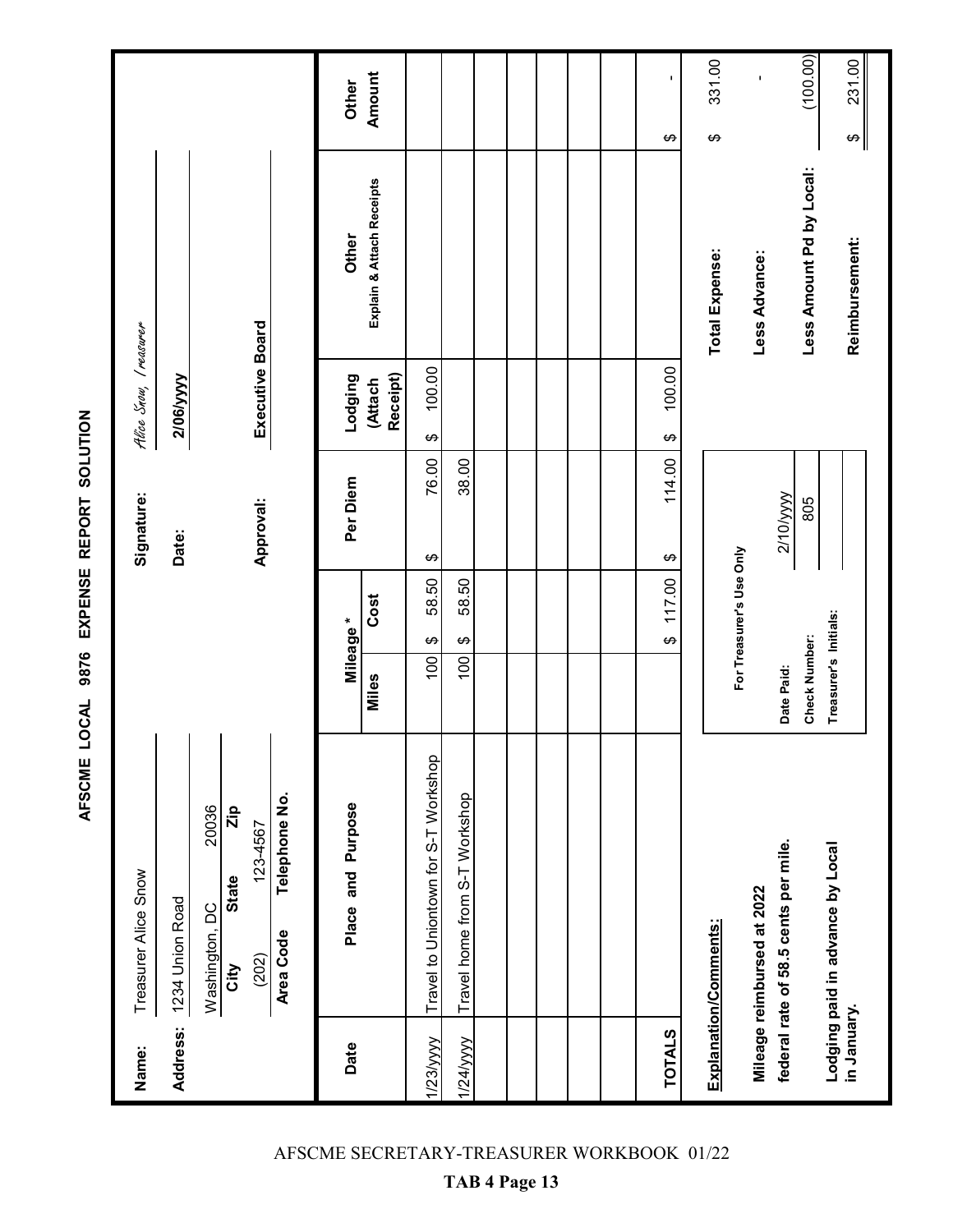### **CREDIT CARD PROCEDURES**

**Per Article VII of the Financial Standards Code, procedures for credit card usage are as follows:**

- **1. Any individual authorized to use a union credit card must provide an itemized expense report to the union, accounting for each and every charge, as well as provide an explanation of the specific union business purpose of each charge.**
- **2. The actual credit card receipt and the itemized sales slip must be attached to the expense report.**
- **3. Expense reports for direct billed items should be submittedand approved prior to payment of any bills.**
- **4. Personal charges are strictly prohibited. Any items charged that are not approved by the appropriate officer(s) or supervisor must be paid back to the union immediately.**
- **5. Under no circumstances should the union make a payment to a credit card company for an individual's personal credit card.**
- **NOTE: Written credit card policies or procedures manuals must clearly identify the union positions that qualify for use of a union-owned card and define the types of authorized expenditures.**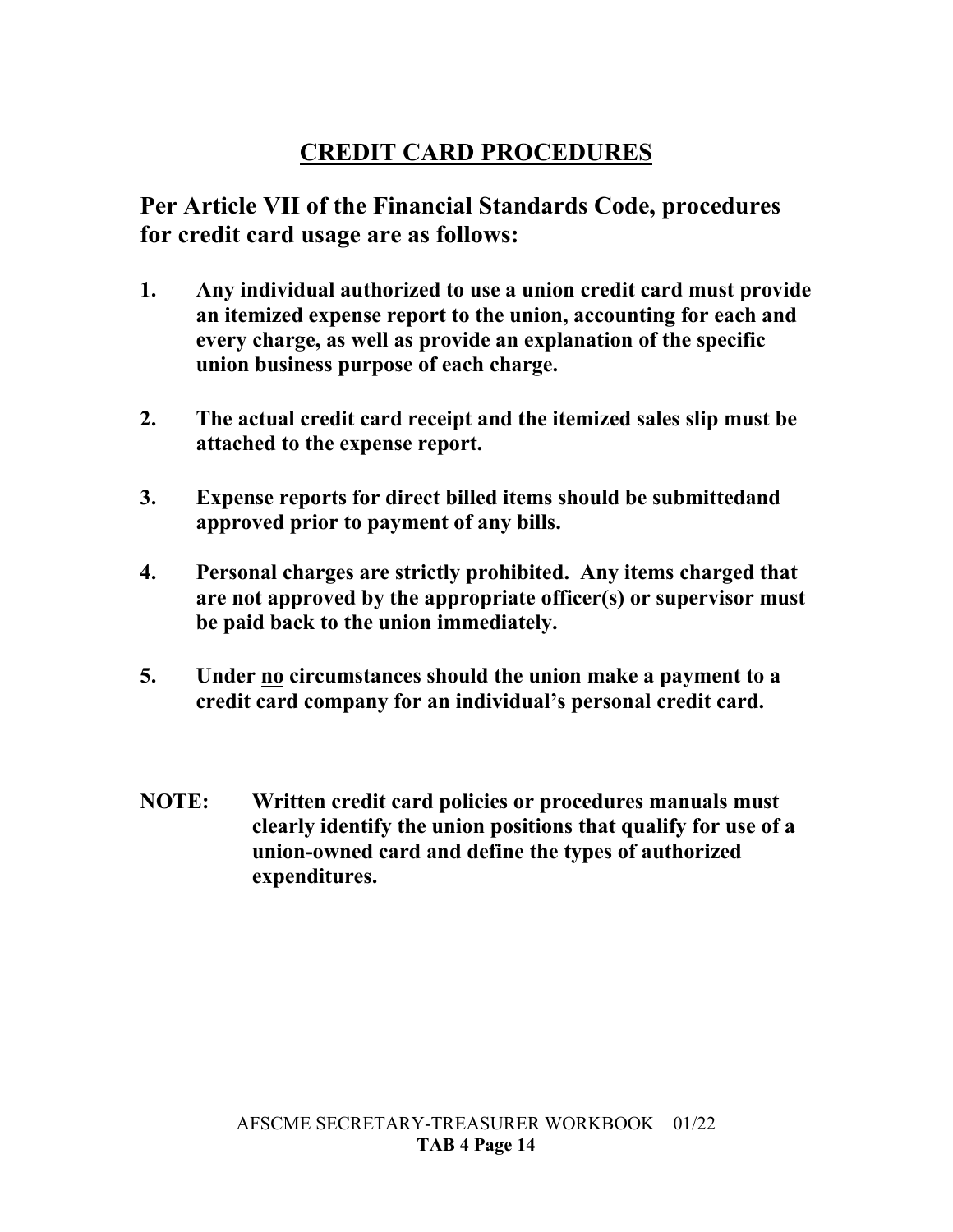#### **CREDIT CARD EXAMPLE**

#### **Minutes of the Meeting of February 1, YYYY Page 2**

#### **New Business**

**Jane Smith proposed the following credit card policy. The use of Local 9999's credit card is restricted to President John Johnson and Secretary-Treasurer Sally Brown, and each individual is limited to \$250.00 per month in charges. Allowable charges are limited to minor office supplies and food expenses directly related to union business. Unless specifically pre-approved, charges that do not fall under the approved categories are not allowed and immediate re-payment will be required from the officer. Personal charges are strictly prohibited. If an emergency situation arises causing the officer to use the card without prior approval, the officer must immediately take a telephone poll of officers. This approval must be reaffirmed at the next board meeting.** 

**Semi-monthly expense reports must be completed to document all charges. Receipts documenting the charges including both the credit card receipt and the itemized sales receipt must be attached to the expense report. Should no receipts be submitted, re-payment by the officer is required.**

**Any charges made that are not properly reported or not approved must be repaid to the union immediately. All expense reports are due within ten days from the end of each semi-monthly period.**

**Any expenses not approved by the above general policy must be approved in advance by the Executive Board or Membership. No one other than John Johnson or Sally Brown is authorized to use the local's credit card. Any changes to the credit card policy must be clearly documented in meeting minutes.** 

**The motion to adopt this policy statement was made by Fred Jones, seconded and carried.**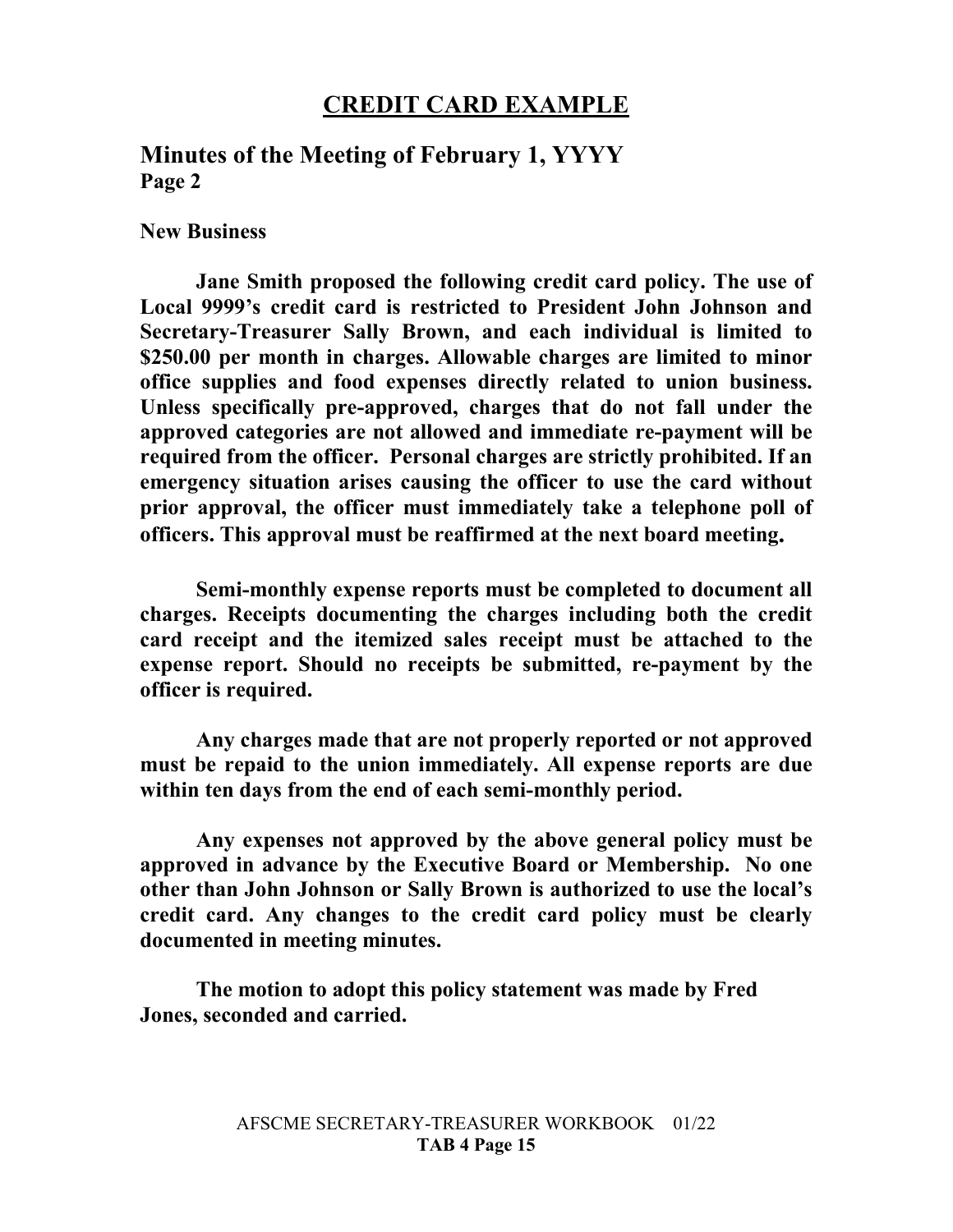#### **MONTHLY FINANCIAL STATEMENT PROCEDURES**

**According to Article IX, Section 1 of the Financial Standards Code, a monthly financial statement must:**

- **1. Be prepared at the end of each month, by, or under the supervision of the financial officer**
- **2. Be completed and available to the Executive Board and/or membership no later than thirty calendar days following the end of each month and include the following:**
- **3. Include the following categories of Income:**
	- **A. Income from dues and/or per capita tax**
	- **B. Income from initiation and/or reinstatement fees, if any**
	- **C. Income from any other sources**
	- **D. Total income for the month**
- **4. Include the following categories of Expenses:**
	- **A. Amounts paid for per capita taxes and other affiliation fees**
	- **B. Totals by category of amounts paid to individuals in the form of salary, lost time, allowances, reimbursed expenses, and/or convention expenses**
	- **C. Totals by significant category of amounts paid for other operating costs of the affiliate**
	- **D. Total expenditures**
- **5. Show the excess (or the deficit) of income over (or under) expenditures.**
- **6. Include a statement of cash assets as of the end of the month.**
- **7. Include a listing of unpaid bills or any contractual obligations which have not been paid. If the unpaid bills are zero, a notation indicating this should be made at the bottom of the report.**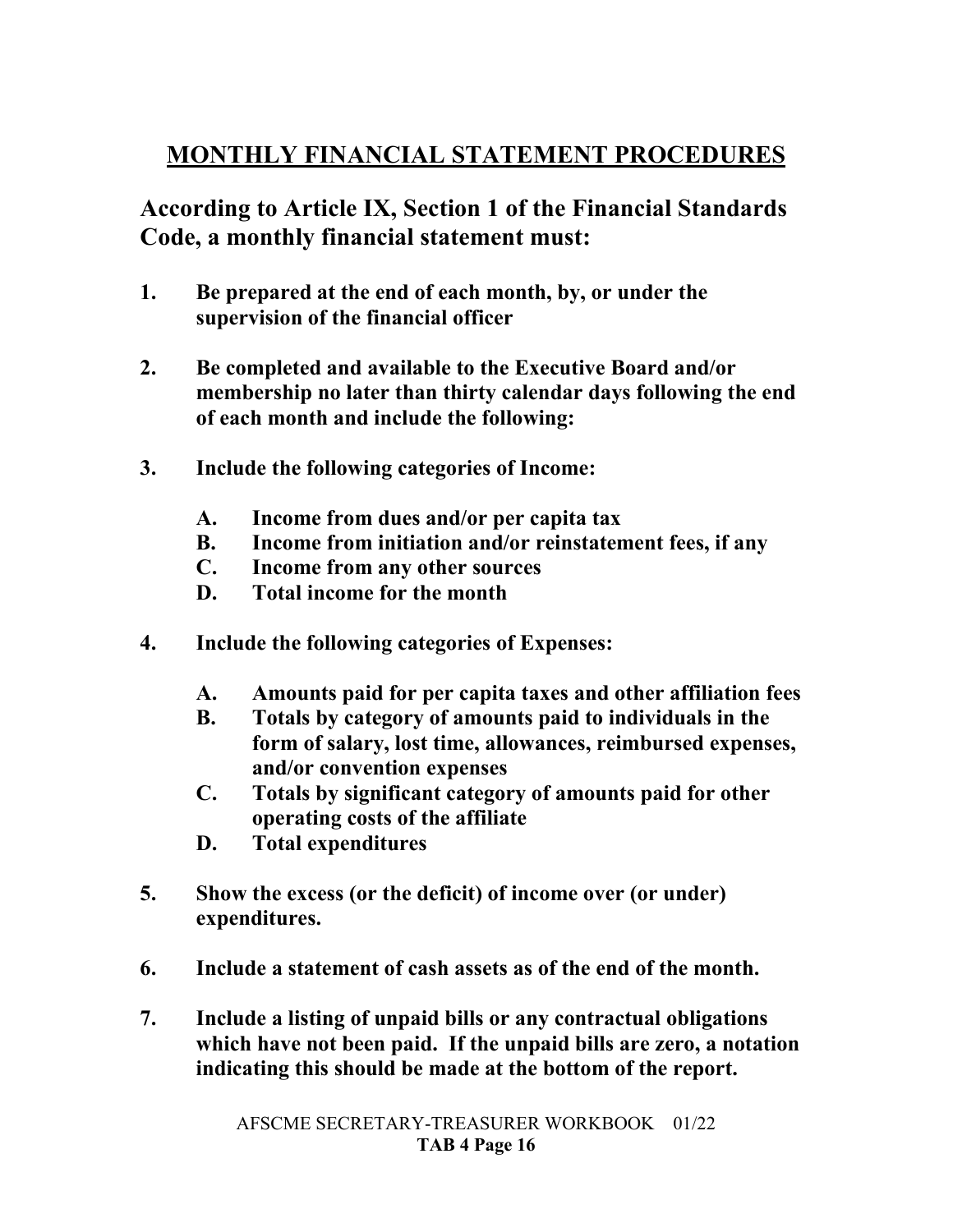#### **AFSCME LOCAL \_\_\_\_\_\_\_\_\_\_\_ MONTHLY FINANCIAL REPORT**

#### **Statement of Receipts and Disbursements For the Month Ending February 28, YYYY**

**Receipts**

| <b>Dues Rebate</b>              |                                                                                                                    |                 |
|---------------------------------|--------------------------------------------------------------------------------------------------------------------|-----------------|
| <b>Interest Income</b>          |                                                                                                                    | \$2,000<br>20   |
| <b>Other Income-Fundraiser</b>  |                                                                                                                    | <b>350</b>      |
|                                 |                                                                                                                    |                 |
| <b>Total Receipts</b>           |                                                                                                                    | \$2,370         |
| <b>Disbursements</b>            |                                                                                                                    |                 |
| Rent                            |                                                                                                                    | \$400           |
| <b>Utilities</b>                |                                                                                                                    | 180             |
| <b>Mileage</b>                  |                                                                                                                    | 468             |
| Postage/Newsletter              |                                                                                                                    | 435             |
| <b>Per Diem</b>                 |                                                                                                                    | 456             |
| <b>Total Disbursements</b>      |                                                                                                                    | \$1,939         |
|                                 | <b>Excess (Deficit) Receipts Over (Under) Disbursements</b>                                                        | 431<br>\$       |
|                                 | <b>Add: Checking Account Balance at February 1, YYYY</b>                                                           | <u>15,000</u>   |
|                                 | <b>Checking Account Balance at February 28, YYYY</b><br><b>Statement of Cash Assets</b><br>As of February 28, YYYY | <u>\$15,431</u> |
|                                 | Unionville National Bank Account No.                                                                               | \$15,431        |
| <b>Money Market Fund</b>        |                                                                                                                    | 10,000          |
| <b>Total Cash Assets</b>        |                                                                                                                    | <u>\$25,431</u> |
|                                 | <b>Schedule of Unpaid Obligations</b><br>As of February 28, YYYY                                                   |                 |
| Name/Vendor                     | <b>Date of Invoice</b>                                                                                             | <b>Amount</b>   |
| Zap Electric Co.                | February 28, YYYY                                                                                                  | <b>S</b><br>100 |
| <b>Union Bell</b>               | February 28, YYYY                                                                                                  | 80              |
| <b>Total Unpaid Obligations</b> |                                                                                                                    | \$180           |

AFSCME SECRETARY-TREASURER WORKBOOK 01/22 **TAB 4 Page 17**